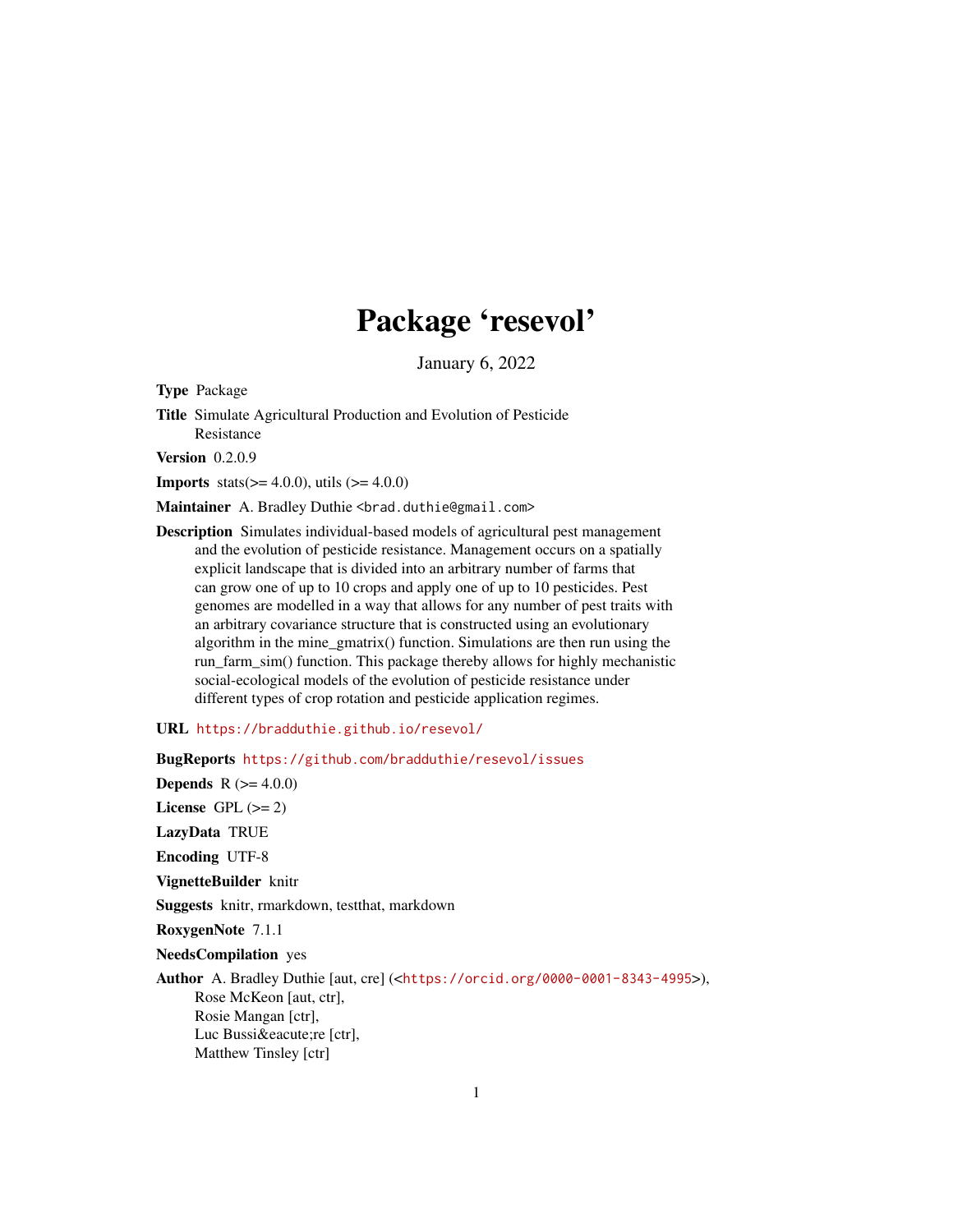<span id="page-1-0"></span>Repository CRAN Date/Publication 2022-01-06 18:10:02 UTC

## R topics documented:

|       |            | - 6 |
|-------|------------|-----|
|       |            | - 6 |
|       | $mg_13$    |     |
|       |            |     |
|       |            |     |
|       |            |     |
|       |            |     |
|       |            |     |
|       |            |     |
|       | $mg_v 5$ 9 |     |
|       |            |     |
|       |            |     |
| Index |            |     |

initialise\_inds *Initialise individuals*

#### Description

Initialise new individuals into the IBM. This function is generally not needed because it is run inside the run\_farm\_sim function to generate new individuals for simulations. To initialise individuals with this function, it is necessary to set the mine\_output argument to output from the mine\_gmatrix function. This output includes all of the information necessary to build individuals with genomes that produce traits that covary in a pre-specified way. The arguments of this function include addition information for building the individual array, which is a two-dimensional array in which each individual occupies a row, and each column specifies a character of the individual (including all genome loci). See vignettes for a more detailed explanation.

#### Usage

```
initialise_inds(
 mine_output,
 N = 1000,
  xdim = 100,
  ydim = 100,
  repro = "sexual",
  neutral_loci = 10,
  max_age = 9,
 min\_age\_move = 0,
```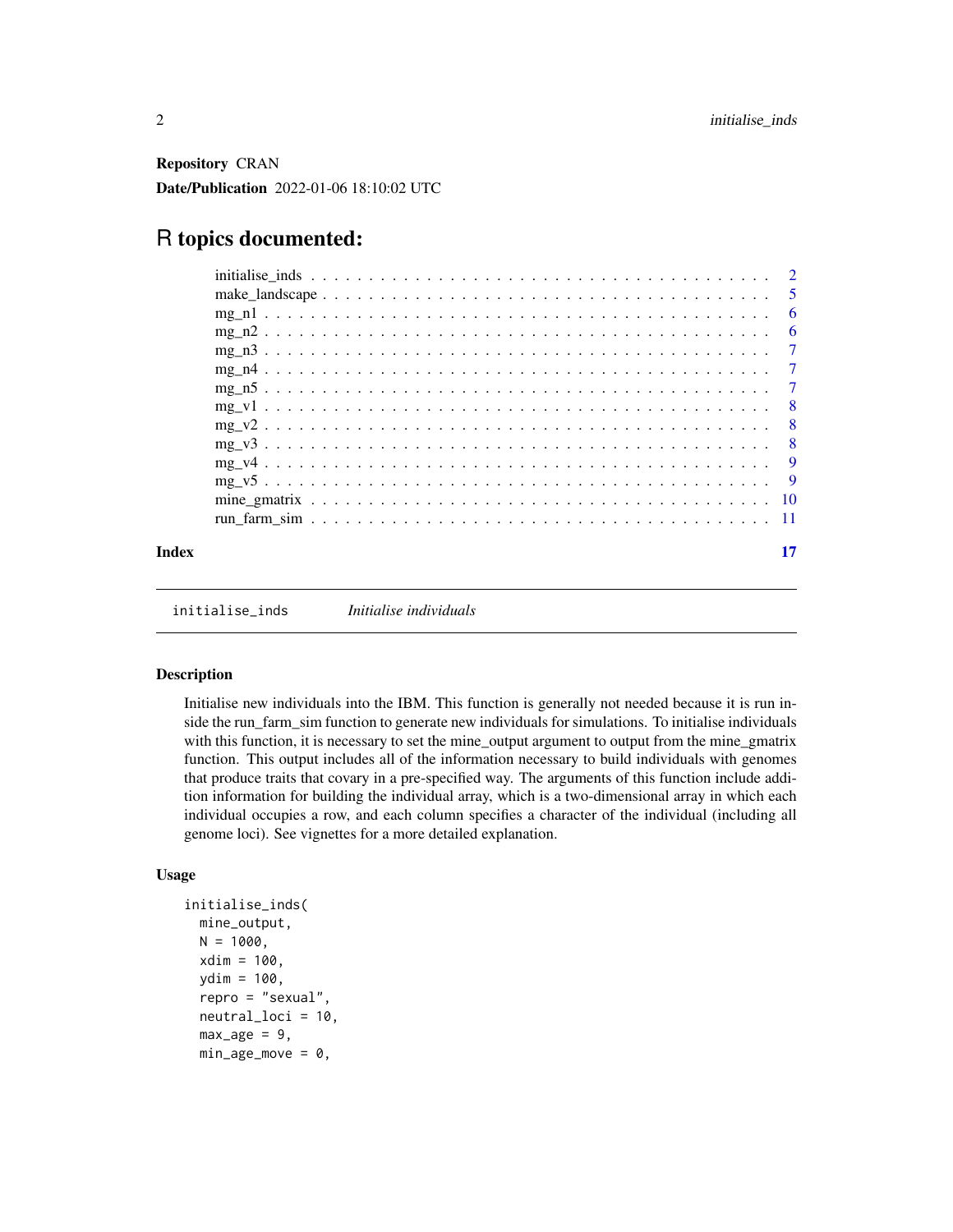```
max_age_move = 9,
min\_age\_reproduce = 0,max\_age\_reproduce = 9,min\_age\_feed = 0,
max\_age\_feed = 9,
food_consume = 0.25,
pesticide_{consume} = 0.1,
rand_age = FALSE,
move_distance = 1,
food_needed_surv = 0.25,
pesticide_tolerated_surv = 0.1,
food_needed_repr = 0,
pesticide_tolerated_repr = 0,
reproduction_type = "lambda",
mating_distance = 1,
lambda_value = 1,
movement_bouts = 1,
selfing = TRUE,
feed_while_moving = FALSE,
pesticide_while_moving = FALSE,
mortality_type = 0,
age_food_threshold = NA,
age_pesticide_threshold = NA,
metabolism = 0,
baseline_metabolism = 0,
min_age_metabolism = 1,
max_age_metabolism = 9
```
#### Arguments

)

| The output from mine_gmatrix                                                                                                             |  |  |  |
|------------------------------------------------------------------------------------------------------------------------------------------|--|--|--|
| Number of individuals to be initialised                                                                                                  |  |  |  |
| Horizontal dimensions of the landscape                                                                                                   |  |  |  |
| Vertical dimensions of the landscape                                                                                                     |  |  |  |
| Type of reproduction allowed: "asexual", "sexual", and "biparental". Note that<br>if repro $!=$ "asexual", this causes a diploid genome. |  |  |  |
| The number of neutral loci individuals have (must be $> 0$ )                                                                             |  |  |  |
| The maximum age of an individual                                                                                                         |  |  |  |
| The minimum age at which an individual can move                                                                                          |  |  |  |
| The maximum age at which an individual can move                                                                                          |  |  |  |
| min_age_reproduce                                                                                                                        |  |  |  |
| The minimum age which an individual can reproduce                                                                                        |  |  |  |
| max_age_reproduce                                                                                                                        |  |  |  |
| The maximum age which an individual can reproduce                                                                                        |  |  |  |
| The minimum age at which an individual feeds                                                                                             |  |  |  |
|                                                                                                                                          |  |  |  |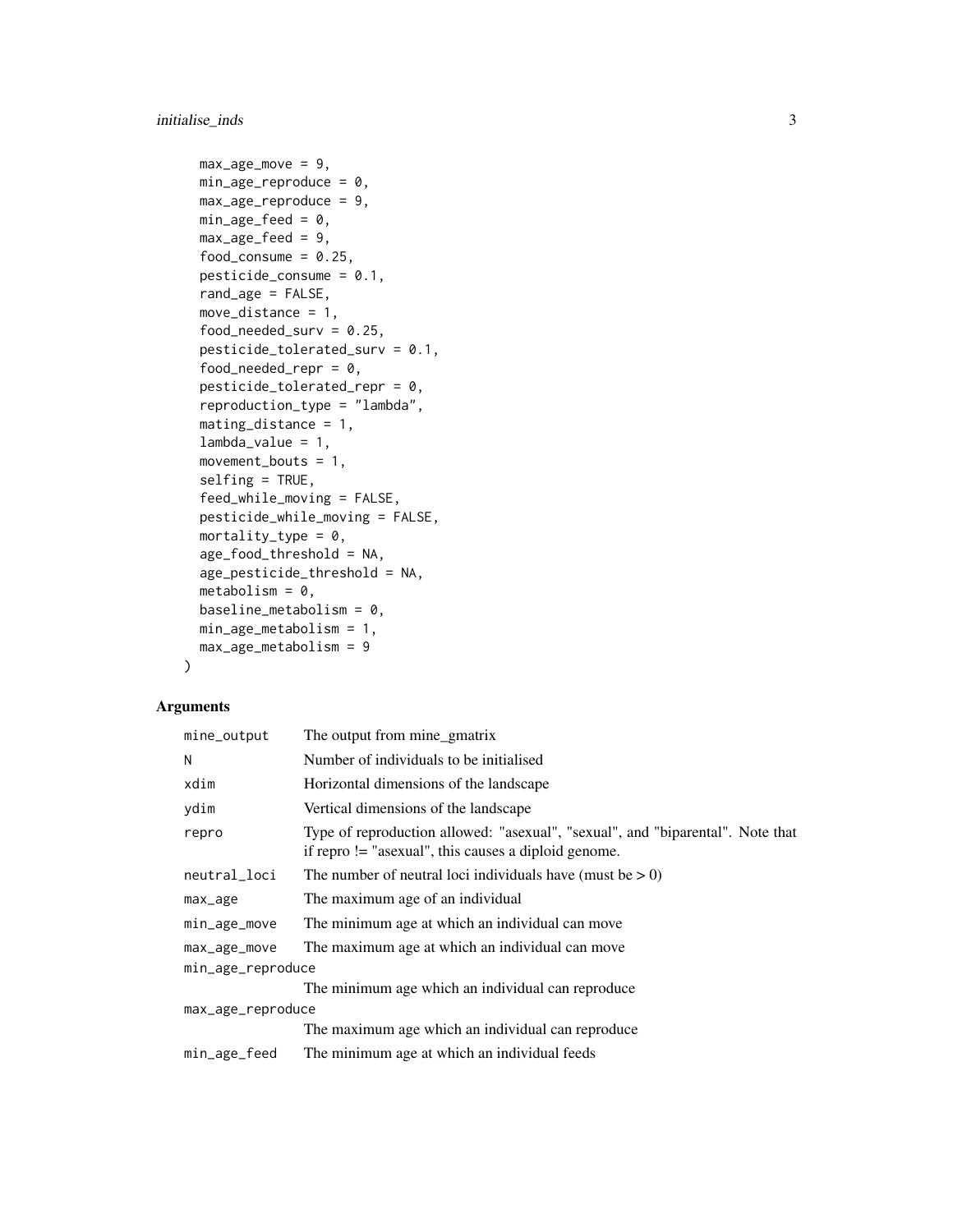max\_age\_feed The maximum age at which an individual feeds food\_consume The amount of food consumed during feeding pesticide\_consume Amount of pesticide consumed while on a cell rand\_age Initialise individuals with a random age (TRUE/FALSE) move\_distance Maximum cells moved in one bout of movement food\_needed\_surv Food needed to survive (if over min\_age\_feed) pesticide\_tolerated\_surv Pesticide tolerated by individual food\_needed\_repr Food needed to reproduce 1 offspring pesticide\_tolerated\_repr Pesticide tolerated to allow reproduction reproduction\_type Poisson reproduction ("lambda") vs "food\_based" mating\_distance Distance in cells within which mate is available lambda\_value individual value for poisson reproduction movement\_bouts Number of bouts of movement per time step selfing If sexual reproduction, is selfing allowed? (TRUE/FALSE) feed\_while\_moving Do individuals feed after each movement bout? pesticide\_while\_moving Individuals consume pesticide after move bout? mortality\_type Type of mortality (currently only one option) age\_food\_threshold Age at which food threshold is enacted age\_pesticide\_threshold Age at which pesticide threshold is enacted metabolism The amount of consumed food lost each time step baseline\_metabolism A fixed baseline rate added to 'metabolism'+ min\_age\_metabolism The minimum age affected by metabolism max\_age\_metabolism The maximum age affected by metabolism

#### Value

A two-dimensional array of individuals for simulation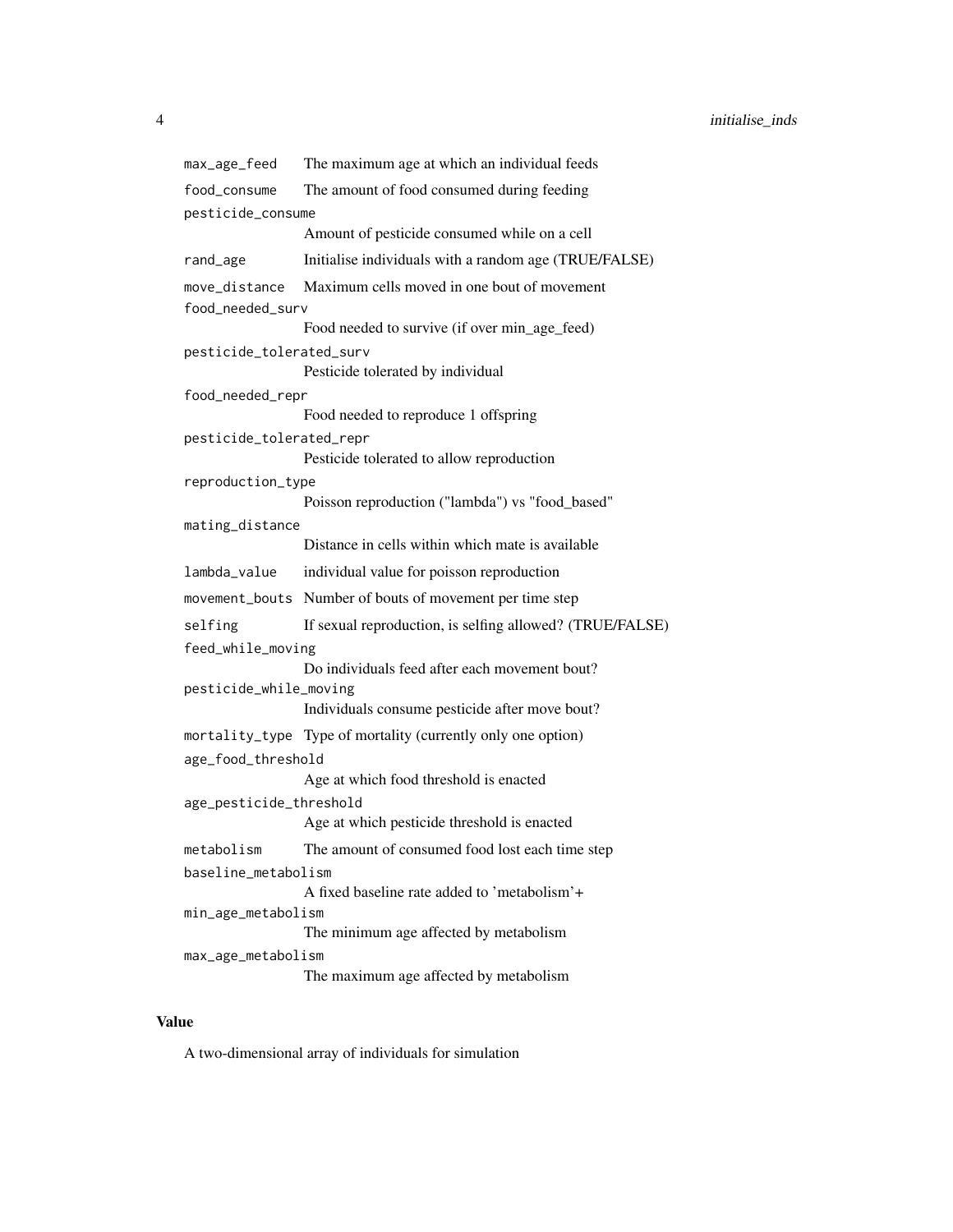<span id="page-4-0"></span>make\_landscape 5

#### Examples

```
gmt \langle - \text{ matrix}(data = 0, \text{ nrow} = 2, \text{ ncol} = 2);
diag(gmt) <-1;
mg \leq mine_gmatrix(gmatrix = gmt, loci = 4, layers = 2, indivs = 100,
                          npsize = 100, max\_gen = 4, prnt\_out = FALSE;
inds <- initialise_inds(mine_output = mg, N = 40, repro = "asexual");
```
make\_landscape *Landscape initialisation*

#### Description

Initialise the landscape for a simulation. This should not normally need to be done explicitly with this function because it is run inside of the run\_farm\_sim function, but this gives the option to generate a landscape without actually running a simulation. All landscapes are produced as three dimensional arrays with varying numbers of rows and columns that determine landscape size, and a depth of 21 layers. The top layer defines which cells belong to which farm, while the remaining layers define how much of a given crop is on the landscape cell (2-11) or how much pesticide has been applied to it (12-21). An arbitrary number of farms are placed in a blocked design on the landscape using a shortest split-line algorithm, which attempts to make farm size as even as possible. Specifying public land is possible, and adds sections of land that are not farms, but this is not recommended.

#### Usage

```
make_landscape(
  rows,
  cols,
  depth = 21,
  farms = 4,
  public<sub>1</sub>and = 0,
  farm\_var = 0)
```
#### Arguments

| rows        | The dimension of the other side of the landscape (e.g., Longitude) |
|-------------|--------------------------------------------------------------------|
| cols        | The dimension of one side of the landscape (e.g., Latitude)        |
| depth       | The number of layers in the 3D landscape                           |
| farms       | The number of farms on the landscape                               |
| public_land | The proportion of landscape cells that are not farmland            |
| farm_var    | Does the land distribution vary among farms $(\geq=0, \leq 1)$     |

#### Value

the\_land A cols by rows landscape with randomly distributed cell types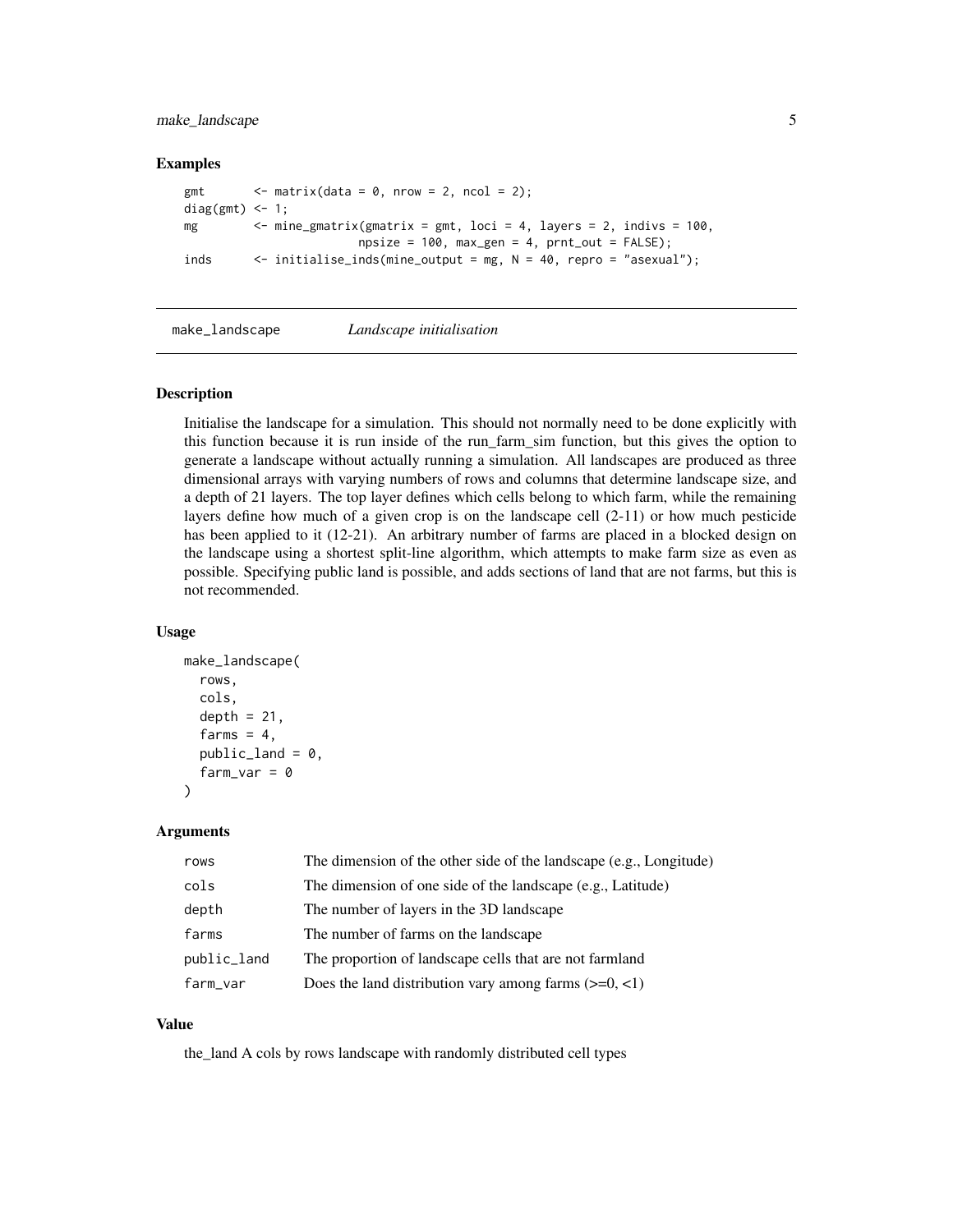#### <span id="page-5-0"></span>Examples

```
land \le make_landscape(rows = 10, cols = 10, depth = 2, farms = 4)
```
mg\_n1 *Sample mine\_gmatrix outputs*

#### Description

Output from mine\_gmatrix that maps random normals from 12 loci to four traits with a covariance structure of the identity matrix (replicate 1)

#### Usage

mg\_n1

#### Format

A list of 8 elements used in individual-based model initialisation

mg\_n2 *Sample mine\_gmatrix outputs*

#### Description

Output from mine\_gmatrix that maps random normals from 12 loci to four traits with a covariance structure of the identity matrix (replicate 2)

#### Usage

mg\_n2

#### Format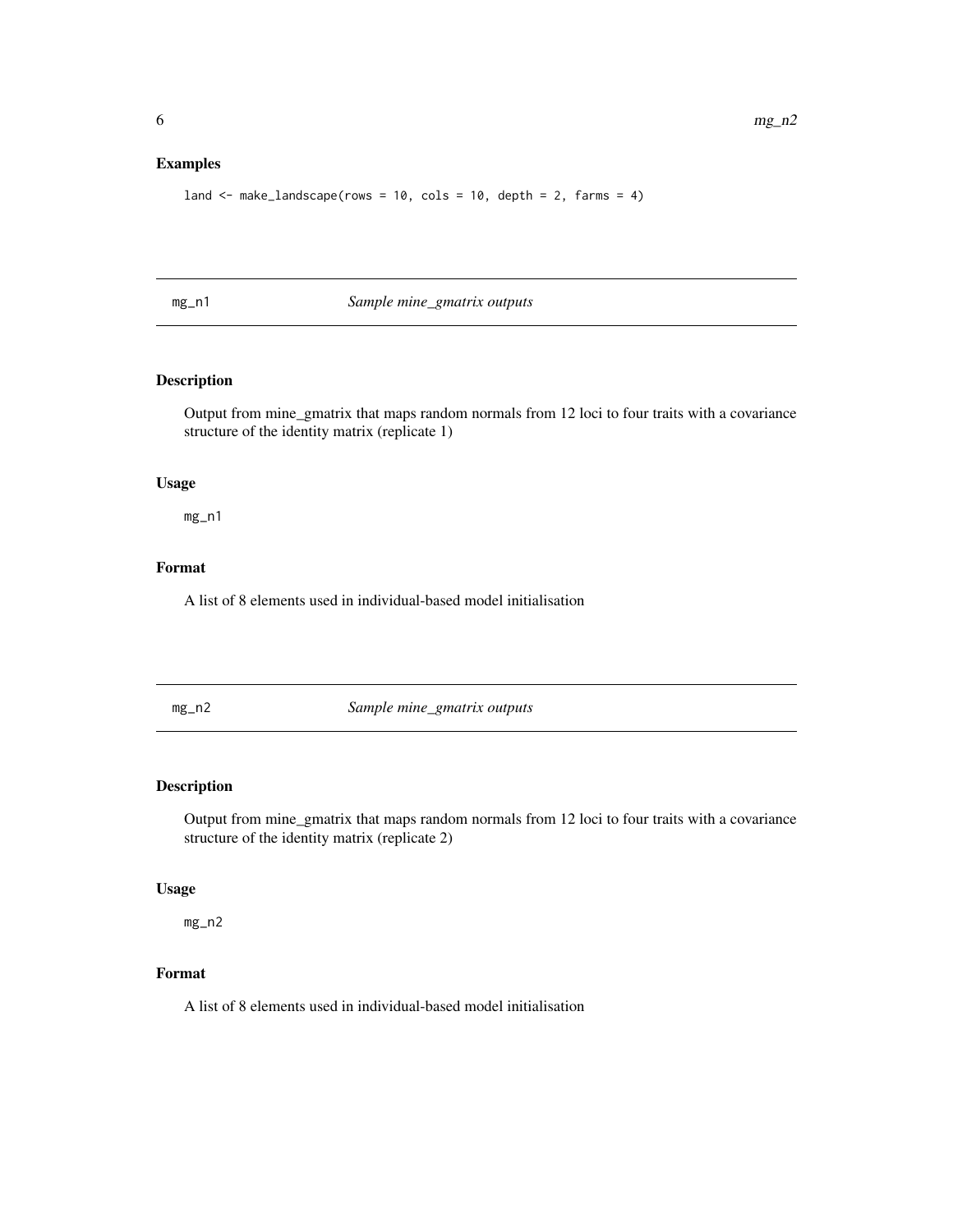<span id="page-6-0"></span>

Output from mine\_gmatrix that maps random normals from 12 loci to four traits with a covariance structure of the identity matrix (replicate 3)

#### Usage

mg\_n3

#### Format

A list of 8 elements used in individual-based model initialisation

| $mg_$ n4 | Sample mine_gmatrix outputs |  |
|----------|-----------------------------|--|
|----------|-----------------------------|--|

#### Description

Output from mine\_gmatrix that maps random normals from 12 loci to four traits with a covariance structure of the identity matrix (replicate 4)

#### Usage

mg\_n4

#### Format

A list of 8 elements used in individual-based model initialisation

mg\_n5 *Sample mine\_gmatrix outputs*

#### Description

Output from mine\_gmatrix that maps random normals from 12 loci to four traits with a covariance structure of the identity matrix (replicate 5)

#### Usage

mg\_n5

#### Format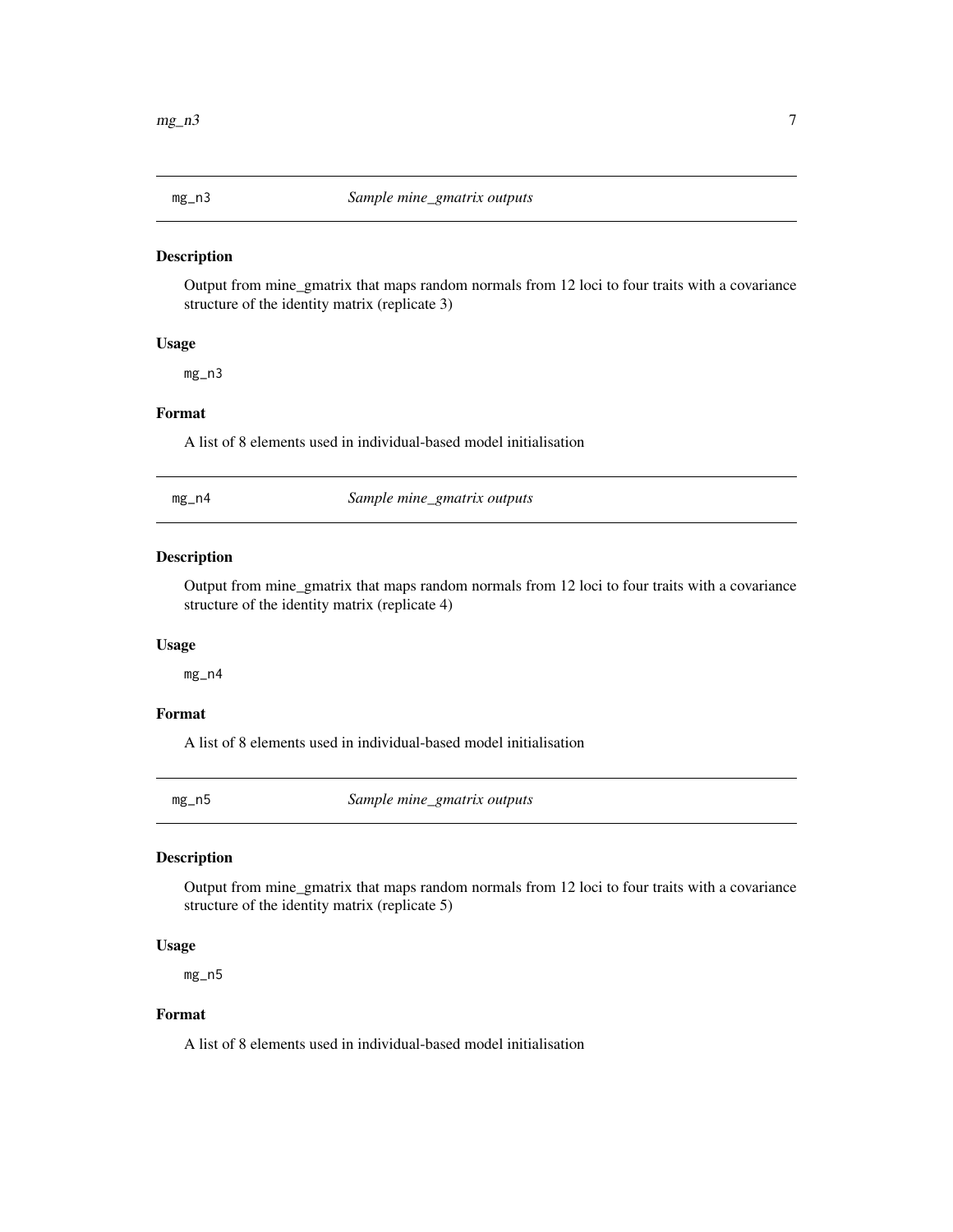<span id="page-7-0"></span>

Output from mine\_gmatrix that maps random normals from 12 loci to four traits with a covariance structure including negative and positive values (replicate 1)

#### Usage

mg\_v1

#### Format

A list of 8 elements used in individual-based model initialisation

| Sample mine_gmatrix outputs<br>$mg_vv2$ |  |
|-----------------------------------------|--|
|-----------------------------------------|--|

#### Description

Output from mine\_gmatrix that maps random normals from 12 loci to four traits with a covariance structure including negative and positive values (replicate 2)

#### Usage

mg\_v2

#### Format

A list of 8 elements used in individual-based model initialisation

mg\_v3 *Sample mine\_gmatrix outputs*

#### Description

Output from mine\_gmatrix that maps random normals from 12 loci to four traits with a covariance structure including negative and positive values (replicate 3)

#### Usage

mg\_v3

#### Format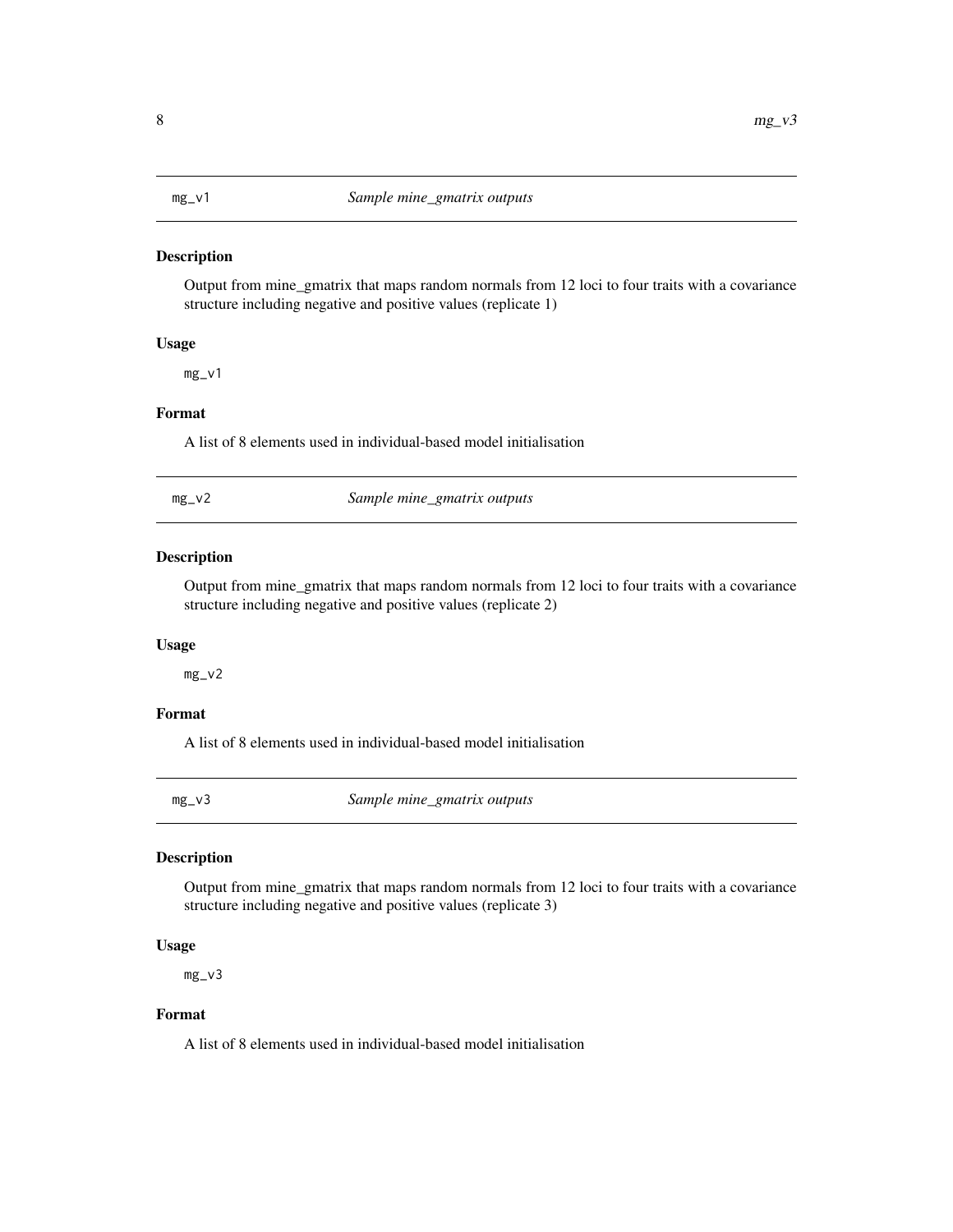<span id="page-8-0"></span>

Output from mine\_gmatrix that maps random normals from 12 loci to four traits with a covariance structure including negative and positive values (replicate 4)

#### Usage

mg\_v4

#### Format

A list of 8 elements used in individual-based model initialisation

mg\_v5 *Sample mine\_gmatrix outputs*

### Description

Output from mine\_gmatrix that maps random normals from 12 loci to four traits with a covariance structure including negative and positive values (replicate 5)

#### Usage

mg\_v5

#### Format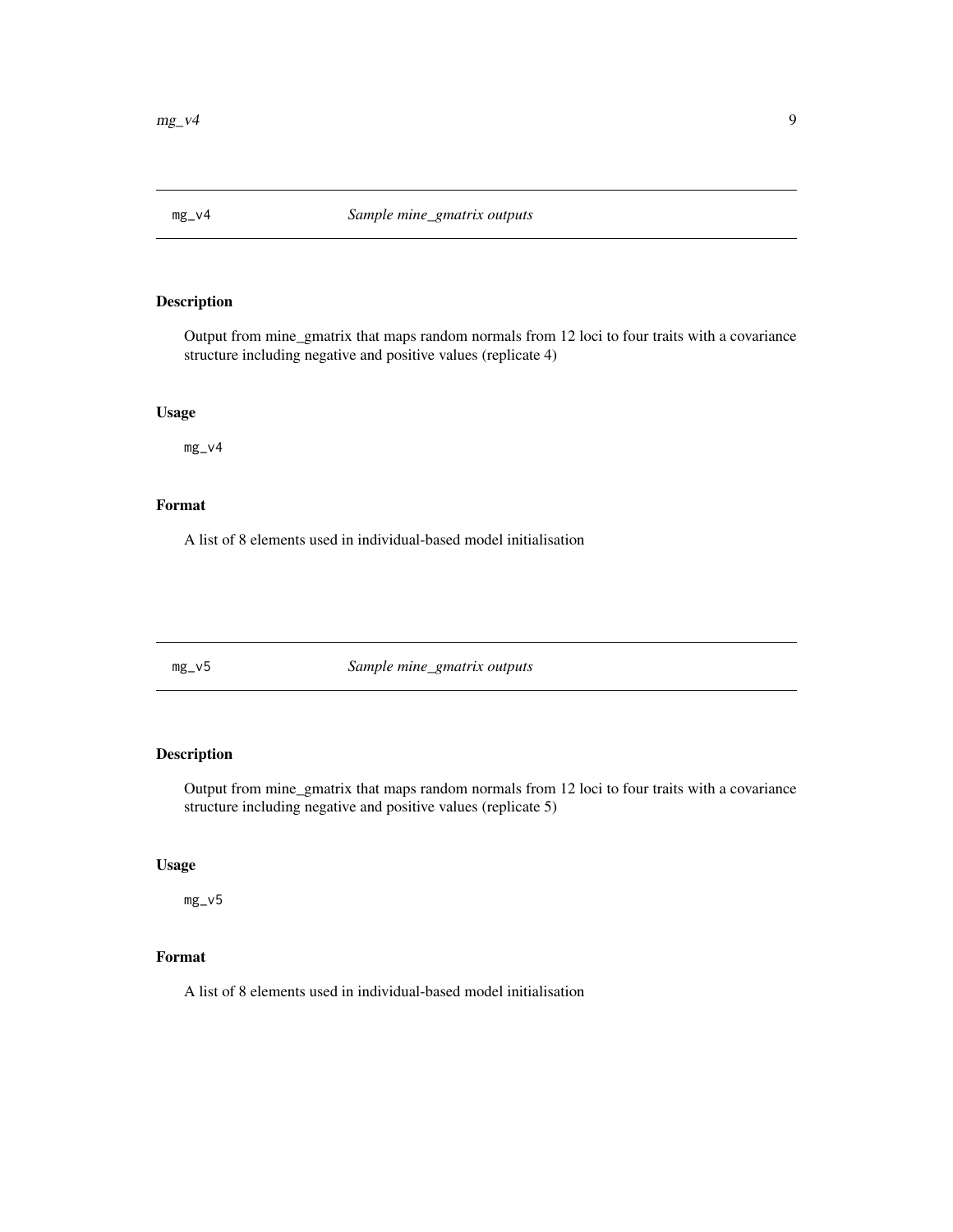<span id="page-9-0"></span>

Mine networks for establishing the link between genome and g-matrix. The output from this function is required to run individual-based simulations in the rest of the package. The key input to this function, 'gmatrix', is a (square) covariance matrix, with each row and column representing a trait for the individual-based model. This function will run an evolutionary algorithm to try to find a network that produces traits with the covariance structure of gmatrix from a set of random standard normal values. The network from loci values to trait values goes through a number of linked nodes to achieve this, and each generation tests the stress of the resulting network in terms of expected squared deviation of trait covariances from the input gmatrix. Simulations can take minutes to hours or longer, depending on parameters chosen and the number of traits. See vignettes for a more comprehensive explanation for what this function is doing.

#### Usage

```
mine_gmatrix(
  loci = 18,
  layers = 6,
  indivs = 1000,npsize = 2000,
  mu\_pr = 0.05,
  mu_s = 0.01,
  max\_gen = 1000,pr\_cross = 0.05,
  sampleK = 40,
  chooseK = 4,
  term_cri = -5.3,
  sd\_ini = 0.1,
  use_cor = FALSE,
  prnt_out = TRUE,
  gmatrix
)
```
#### Arguments

| loci    | The number of loci that individuals in the model will have       |
|---------|------------------------------------------------------------------|
| lavers  | The number of layers in the network from loci to traits          |
| indivs  | The number of individuals to test the covariance matrix          |
| npsize  | The size of the network population in the evolutionary algorithm |
| mu_pr   | The probability of a network value to mutate                     |
| mu_sd   | The standard deviation of mutation effect size.                  |
| max_gen | The maximum number of generations of the evolutionary algorithm  |
|         |                                                                  |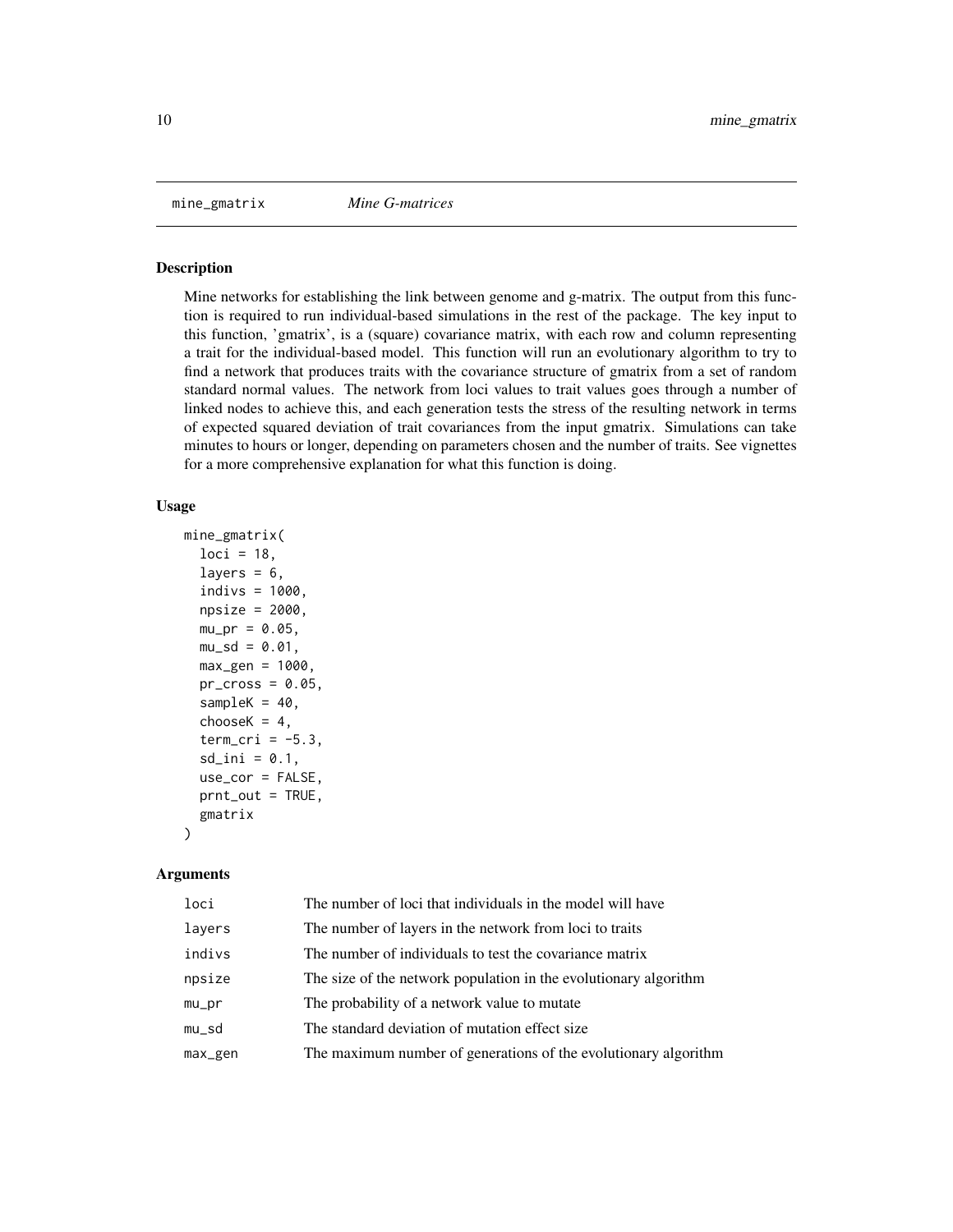<span id="page-10-0"></span>

| pr_cross | The probability of a crossover occurring for a network          |
|----------|-----------------------------------------------------------------|
| sampleK  | Number of networks sampled to take part in tournament selection |
| chooseK  | Number of winners in tournament selection                       |
| term_cri | Stress criteria (ln) for evolutionary algorithm terminating     |
| sd_ini   | StDev of initialised networked values                           |
| use_cor  | Compare correlation matrix rather than the covariance matrix    |
| prnt_out | Print out progress showing stress for each generation           |
| gmatrix  | G-matrix that the evolutionary algorithm will match             |

#### Value

A list of eight elements that includes the following: (1) A vector of input parameters, (2) the prespecified covariance matrix, (3) matrix defining the effects of loci values on the first layer of the network, (4) a three dimensional array link the first network layer to trait values, (5) a matrix of the marginal effect of each locus on each trait, (6) the mined covariance structure, (7) all network values to be inserted into individual genomes, and (8) the log stress of the mined matrix against the pre-specified matrix.

#### Examples

```
gmt \langle - \text{ matrix}(\text{data} = 0, \text{ nrow} = 4, \text{ ncol} = 4);
diag(gmt) < -1;mg <- mine_gmatrix(gmatrix = gmt, loci = 4, layers = 3, indivs = 100,
                            npsize = 100, max\_gen = 2, prnt\_out = FALSE;
```

```
run_farm_sim Initialise individuals and simulate farming
```
#### **Description**

Initialises a new set of individuals and then simulates farming over time. This is the main function that runs individual-based simulations of crop and pesticide use and the evolution of pesticide resistance over time. To run this function, output from the mine\_gmatrix function is required to specify the covariance structure of individual traits and individual genomes. The arguments to this function are used to initialise a landscape with the make\_landscape function and initialise individuals with the initialise\_inds function. After initialisation, the simulation continues for up to a set number of time steps (unless extinction occurs), and individuals on the landscape feed, encounter pesticide, move, reproduce, and die depending upon the arguments specified in this function. After a specified number of time steps, the crop or pesticide applied to a landscape cell can also change. The end result is an evolving population of individuals that express traits that can potentially affect fitness (e.g., food consumption, pesticide consumption, movement). Population level statistics are calculated by default and printed to a CSV, but individual level data (which includes all individual characteristics in a large table) need to be turned on because files can become extremely large (use print\_inds with extreme caution and print\_last with care).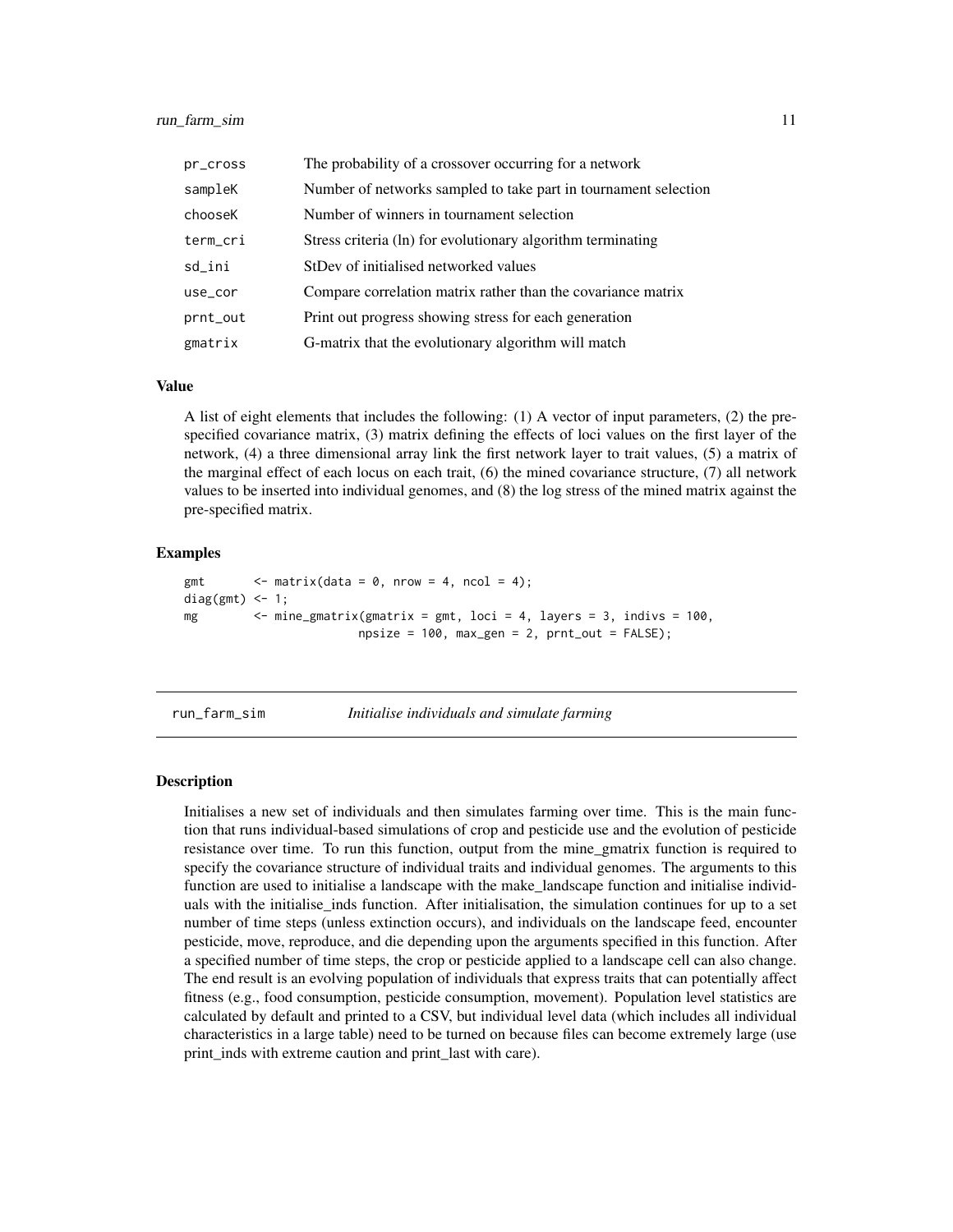#### Usage

```
run_farm_sim(
 mine_output,
 N = 1000,
  xdim = 100,
 ydim = 100,
  repro = "sexual",
  neutral_loci = 1000,
 max_{\text{age}} = 9,
 min\_age\_move = 0,
 max\_age\_move = 9,
 min\_age\_reproduce = 0,max_age_reproduce = 9,
 min\_age\_feed = 0,
 max_age_feed = 9,
  food_consume = 0.25,
  pesticide_{consume} = 0.1,
  rand_age = FALSE,
 move_distance = 1,
  food\_needed\_surv = 0.25,
  pesticide_tolerated_surv = 0.1,
  food_needed_repr = 0,
  pesticide_tolerated_repr = 0,
  reproduction_type = "lambda",
  mating_distance = 1,
  lambda_value = 1,
  movement_bouts = 1,
  selfing = TRUE,
  feed_while_moving = FALSE,
  pesticide_while_moving = FALSE,
 mortality_type = 0,
  age_food_threshold = 0,age_{pesticide_{th}reshold = 0,
  farms = 4,
  time\_steps = 100,mutation_pr = 0,
  crossover_pr = 0,
 mutation_type = 0,net_mu_{\text{layers}} = 0,
  net_mu_dir = 0,
 mutation\_direction = 0,crop_rotation_type = 2,
  crop_rotation_time = 1,
  pesticide_rotation_type = 2,
  pesticide_rotation_time = 1,
  crop\_per\_cell = 1,
  pesticide_per_cell = 1,
  crop_s d = 0,
```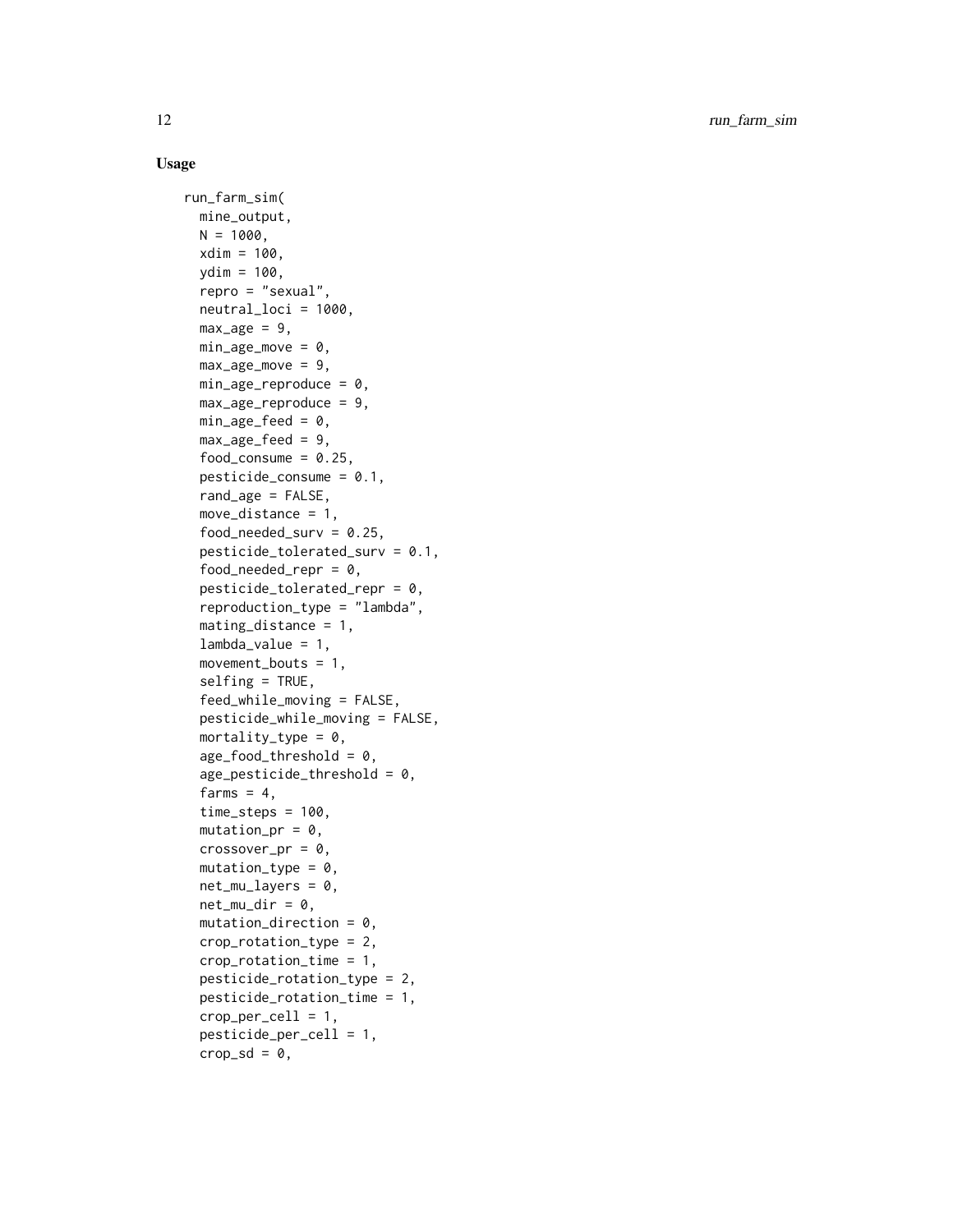run\_farm\_sim 13

```
pesticide_sd = 0,
crop_min = 0,
crop_max = 1000,pesticide_min = 0,
pesticide_max = 1000,
crop_number = 2,
pesticide_number = 1,
print_inds = FALSE,
print_gens = TRUE,
print_last = FALSE,
K\_on\_birth = 1e+06,
pesticide_start = 0,
immigration_rate = 0,
get_f_coef = FALSE,
get_stats = TRUE,
metabolism = 0,
baseline_metabolism = 0,
min_age_metabolism = 1,
max_age_metabolism = 9
```
#### Arguments

 $\mathcal{L}$ 

| mine_output                                                     | The output from mine_gmatrix                                                                                                     |  |
|-----------------------------------------------------------------|----------------------------------------------------------------------------------------------------------------------------------|--|
| N                                                               | Number of individuals to be initialised                                                                                          |  |
| xdim                                                            | Horizontal dimensions of the landscape                                                                                           |  |
| ydim                                                            | Vertical dimensions of the landscape                                                                                             |  |
| repro                                                           | Type of reproduction allowed: "asexual", "sexual", and "biparental". Note that<br>if repro $> 0$ , this causes a diploid genome. |  |
| neutral_loci                                                    | The number of neutral loci individuals have                                                                                      |  |
| max_age                                                         | The maximum age of an individual                                                                                                 |  |
| min_age_move                                                    | The minimum age at which an individual can move                                                                                  |  |
| The maximum age at which an individual can move<br>max_age_move |                                                                                                                                  |  |
| min_age_reproduce                                               |                                                                                                                                  |  |
|                                                                 | The minimum age which an individual can reproduce                                                                                |  |
| max_age_reproduce                                               |                                                                                                                                  |  |
|                                                                 | The maximum age which an individual can reproduce                                                                                |  |
| min_age_feed                                                    | The minimum age at which an individual feeds                                                                                     |  |
| max_age_feed                                                    | The maximum age at which an individual feeds                                                                                     |  |
| food consume                                                    | The amount of food consumed during feeding                                                                                       |  |
| pesticide_consume                                               |                                                                                                                                  |  |
|                                                                 | Amount of pesticide consumed while on a cell                                                                                     |  |
| rand_age                                                        | Initialise individuals with a random age                                                                                         |  |
| move distance                                                   | Maximum cells moved in one bout of movement                                                                                      |  |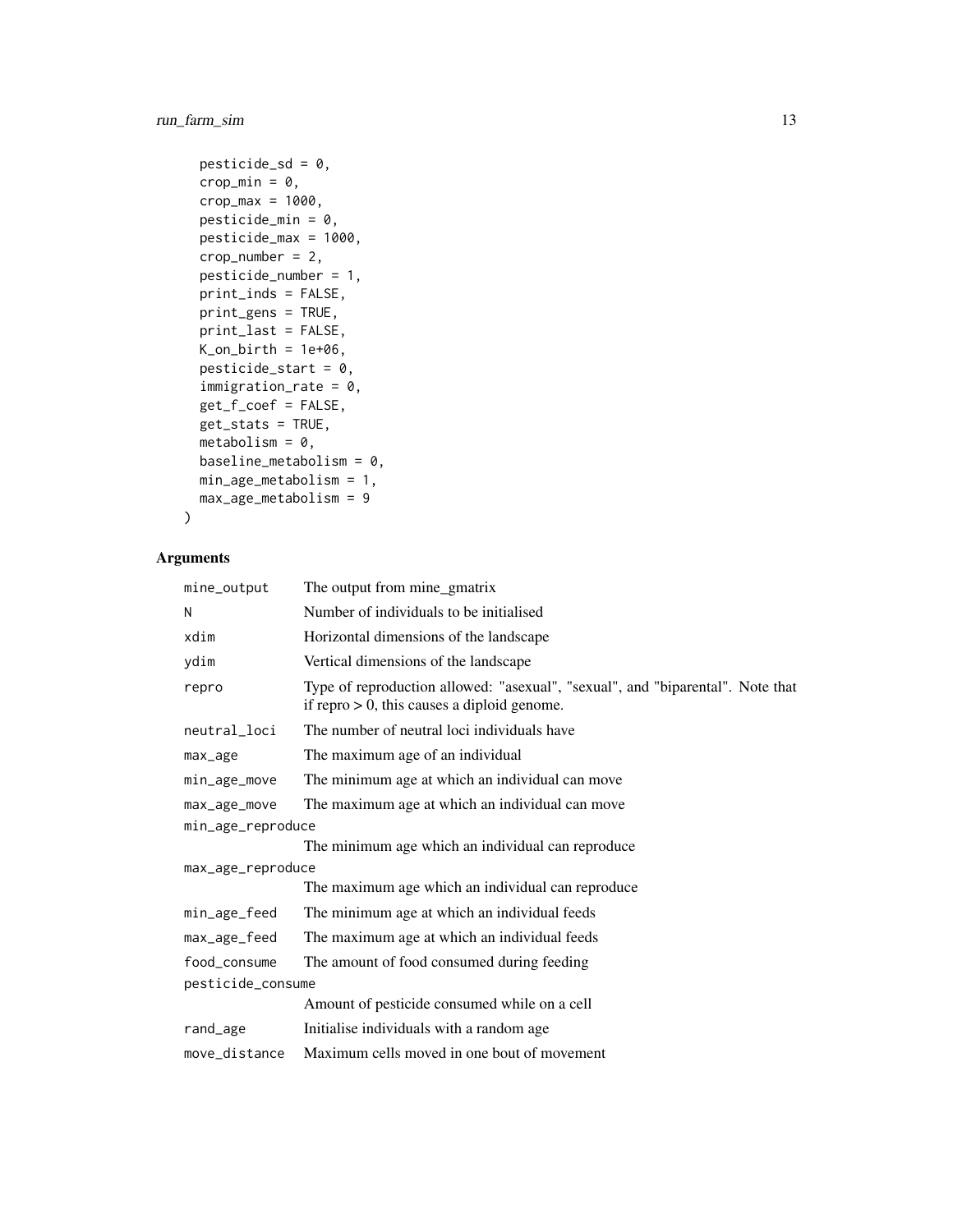```
food_needed_surv
                 Food needed to survive (if over min_age_feed)
pesticide_tolerated_surv
                 Pesticide tolerated by individual
food_needed_repr
                 Food needed to reproduce 1 offspring
pesticide_tolerated_repr
                 Pesticide tolerated to allow reproduction
reproduction_type
                 Poisson reproduction ("lambda") vs "food_based"
mating_distance
                 Distance in cells within which mate is available
lambda_value individual value for poisson reproduction
movement_bouts Number of bouts of movement per time step
selfing If sexual reproduction, is selfing allowed?
feed_while_moving
                 Do individuals feed after each movement bout?
pesticide_while_moving
                 Individuals consume pesticide after move bout?
mortality_type Type of mortality (currently only one option)
age_food_threshold
                 Age at which food threshold is enacted
age_pesticide_threshold
                 Age at which pesticide threshold is enacted
farms How many farms should there be on the landscape?
time_steps Time steps in the simulation
mutation_pr Probability of a loci mutating
crossover_pr Probability of crossover at homologous loci
mutation_type Type of mutation used
net_mu_layers Layers of the network allowed to mutate
net_mu_dir Layers mutate from loci to (1) or traits back (0)
mutation_direction
                 Is mutation directional (unlikely to need)
crop_rotation_type
                 None (1) or random (2) rotation of crop type
crop_rotation_time
                 How frequently are the crops rotated?
pesticide_rotation_type
                 None (1) or random (2) rotation of pesticide
pesticide_rotation_time
                 How frequently are the pesticides rotated?
crop_per_cell How much crop is put on a single cell?
```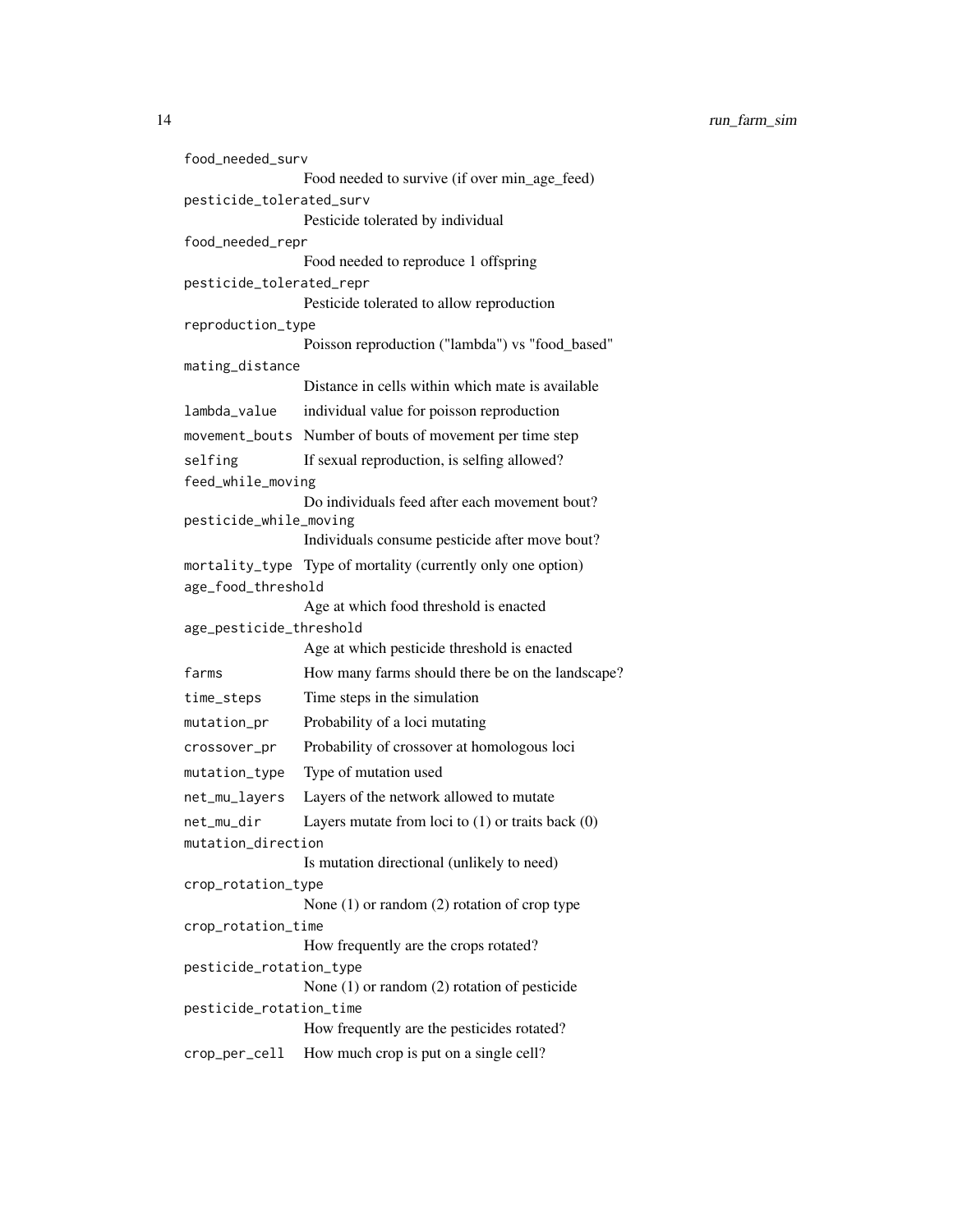|  |  | pesticide_per_cell |
|--|--|--------------------|
|  |  |                    |

|                     | How much pesticide is put on a single cell?               |  |  |
|---------------------|-----------------------------------------------------------|--|--|
| crop_sd             | What is the standard deviation of crop on a cell?         |  |  |
| pesticide_sd        | What is the standard deviation of pesticide on a cell?    |  |  |
| crop_min            | What is the minimum crop amount allowed per cell?         |  |  |
| crop_max            | What is the maximum crop amount allowed per cell?         |  |  |
| pesticide_min       | What is the minimum pesticide amount allowed per cell?    |  |  |
| pesticide_max       | What is the maximum pesticide amount allowed per cell?    |  |  |
| crop_number         | How many crops exist on the landscape?                    |  |  |
| pesticide_number    |                                                           |  |  |
|                     | How many pesticides are applied on the landscape?         |  |  |
| print_inds          | Should the full list of individuals be printed? (CAREFUL) |  |  |
| print_gens          | Should a summary of each time step be printed?            |  |  |
| print_last          | Should the last time step of individuals be printed?      |  |  |
| K_on_birth          | Is there a carrying capacity applied on newborns?         |  |  |
| pesticide_start     |                                                           |  |  |
|                     | What time step should pesticide start being applied?      |  |  |
| immigration_rate    |                                                           |  |  |
|                     | Mean number of immigrants per time step                   |  |  |
| get_f_coef          | Get the inbreeding coefficient (not for asexual)          |  |  |
| get_stats           | Get population level statistics in a CSV printout         |  |  |
| metabolism          | The rate at which food consumed is burned in a time step  |  |  |
| baseline_metabolism |                                                           |  |  |
|                     | A fixed baseline rate added to 'metabolism'               |  |  |
| min_age_metabolism  |                                                           |  |  |
|                     | The minimum age affected by metabolism                    |  |  |
| max_age_metabolism  |                                                           |  |  |
|                     | The maximum age affected by metabolism                    |  |  |

#### Value

The output in the R console is a list with two elements; the first element is a vector of parameter values used by the model, and the second element is the landscape in the simulation. The most relevant output will be produced as CSV files within the working directory. When get\_stats = TRUE, a file named 'population\_data.csv' is produced in the working directory. When print\_last  $=$ TRUE, a complete array of all individuals and their characteristics is printed for the last time step in the working directory in a file named 'last\_time\_step.csv' (for large simulations, this file can be > 1GB in size). When print\_inds = TRUE, a complete array of all individuals in all time steps is produced in the working directory in a file named 'individuals.csv' (use this option with extreme caution for all but the smallest simulations).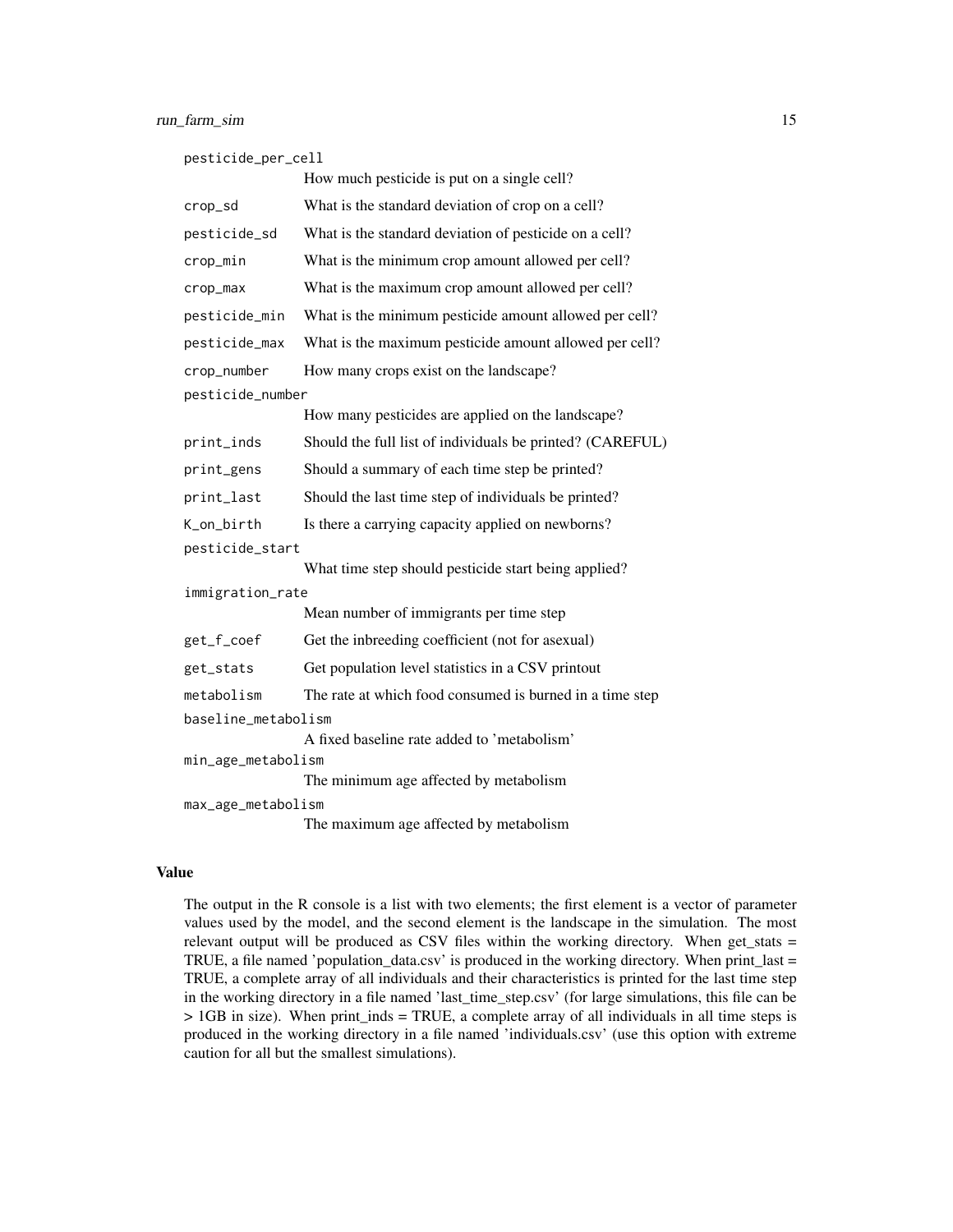#### Examples

```
gmt \langle - \text{ matrix}(\text{data} = 0, \text{ nrow} = 4, \text{ ncol} = 4);diag(gmt) <-1;mg \le - mine_gmatrix(gmatrix = gmt, loci = 4, layers = 3, indivs = 100,
                          npsize = 100, max\_gen = 2, prnt\_out = FALSE;
sim \le run_farm_sim(mine_output = mg, N = 100, xdim = 40, ydim = 40,
                          repro = "asexual", time_steps = 1,
                          print_inds = FALSE, print_gens = FALSE,
                          print_last = FALSE, get_stats = FALSE);
```